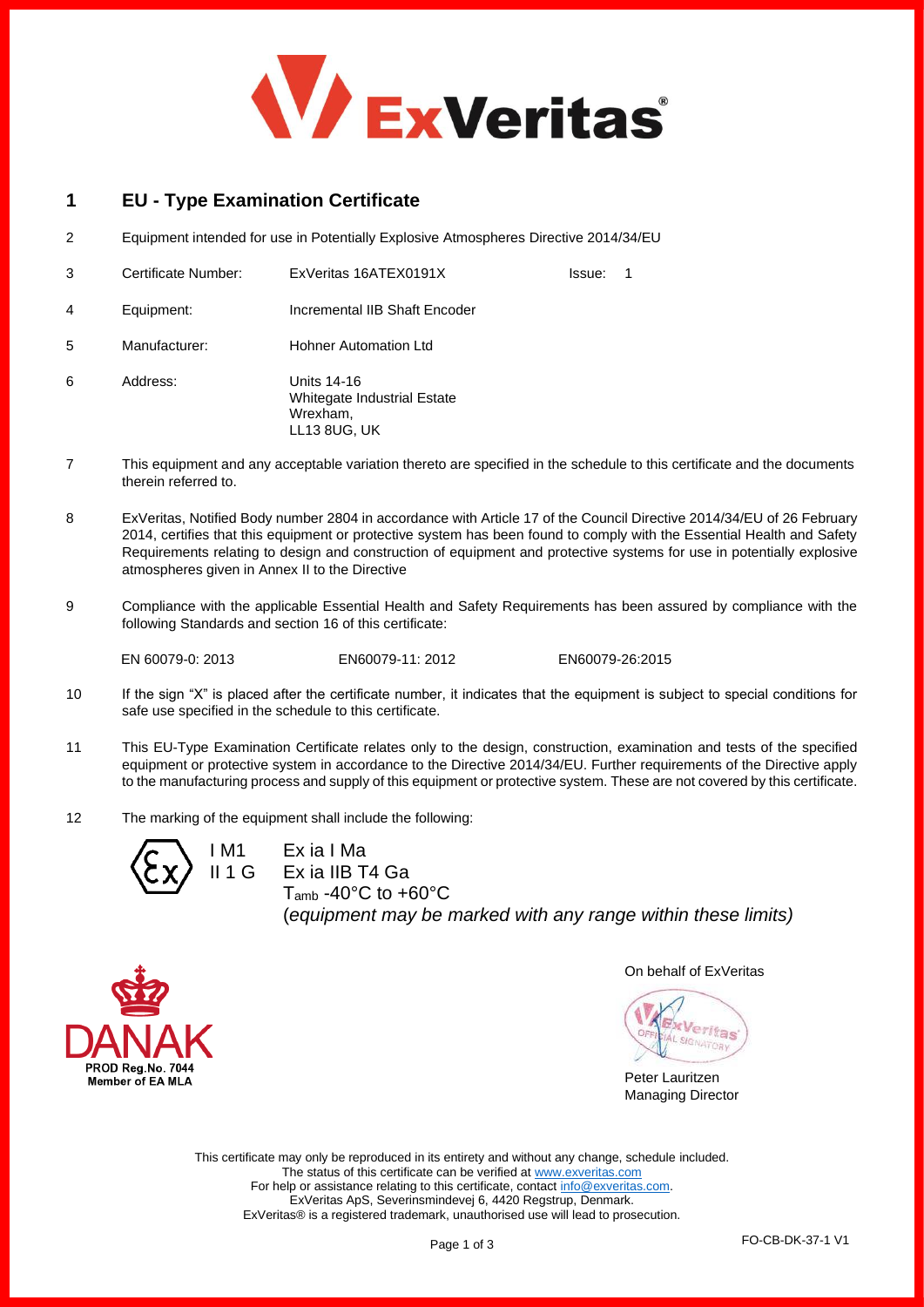

## 13 Description of Equipment or Protective System

# **Build Option 1 (One Circuit)**

The incremental Shaft encoder is an optical reading system that converts light interference patterns from a rotating disk into a digital voltage output. The encoder circuit is designed to be housed in a range of metallic or plastic enclosures with various dimensions. The encoder is fitted with one of two slightly different circuits and can be supplied with up to three enclosure entries with either flying lead(s), connector(s) or a junction box with terminals.

## **Build Option 2 (One or Two Circuits)**

The incremental Shaft encoder is an optical reading system that converts light interference patterns from a rotating disk into a digital voltage output. The encoder may contain one or two circuits that are designed to be housed specifically in the NAMFPX range of encoders. An encoder is fitted with one of two slightly different circuits and can be supplied with up to two enclosure entries with either flying lead(s) or connector(s). Each circuit of the dual circuit version has the same safety description as the single circuit version (Build Option One).

The Part Numbering system for build option 2 is as follows:

| SPNF-XXX | Where: | $SP = Special Product$    |  |  |
|----------|--------|---------------------------|--|--|
|          |        | $NF = NAMFPX$ Series      |  |  |
|          |        | $XXX =$ Unique Identifier |  |  |

# **Input parameters for both build options**

| Ui = $28V$    | $i = 100mA$ | $Pi = 0.7W$ | $Ci = 0.58uF$    | $Li = 6\mu H$ |
|---------------|-------------|-------------|------------------|---------------|
| Alternatively |             |             |                  |               |
| Ui = $25V$    | $i = 390mA$ | $Pi = 0.8W$ | $Ci = 0.58\mu F$ | $Li = 6uH$    |

# 14 Descriptive Documents

## 14.1 Associated Report and Certificate History:

| <b>Report Number</b> | <b>Cert Issue Date</b> | <b>Issue</b> | Comment                                                                                                           |
|----------------------|------------------------|--------------|-------------------------------------------------------------------------------------------------------------------|
| R1026/A/1            | 06/03/2017             |              | Initial issue of the Prime Certificate                                                                            |
| R1026/A/1            | 25/01/2021             |              | Certificate transferred from ExVeritas 2585 to ExVeritas 2804<br>Report and certificate numbers remain unchanged. |

# 14.2 Compliance Drawings:

#### **Issue 0**

| Title:                                            | Drawing No.:      | <b>Sheets</b> | Rev.<br>Level: | Date:       |
|---------------------------------------------------|-------------------|---------------|----------------|-------------|
| IECEX & ATEX Label drawing for NAMFPX             | LB-INC-IIB-NOV-02 | 1 of 1        | 2.0            | 17 Feb 2017 |
| Incremental IIB Shaft encoder markings            | LB-IIB-005-01     | 1 of 1        | 1.0            | 17 Feb 2017 |
| Hollow Shaft Encoder General Assembly             | AS-HS-005-01      | 2 of 2        |                | 15 Sep 2016 |
| Solid Shaft Encoder General Assembly              | AS-SS-005-01      | 2 of 2        |                | 15 Sep 2016 |
| Hollow Shaft Assembly for NAMFPX (NOV dependency) | AS-HS-NOV-02      | 1 of $4$      | 2.0            | 15 Sep 2016 |
| NAMFPX Shaft                                      | NF-HS-NOV-01      | 1 of 1        | 1.0            | 16/12/2014  |
| Lid for Namfpx                                    | NF-LD-NOV-01      | 1 of 1        | 1.0            | 15/09/2016  |
| NAMFPX redundancy Body - back                     | NF-BD-NOV-01      | 1 of $2$      | 1.0            | 15/09/2016  |
| IIB Incremental Circuit Type A                    | SCH-IIB-TYPEA-02  | 1 of 1        | 2.0            | 17/02/2017  |
| IIB Incremental Circuit Type B                    | SCH-IIB-TYPEB-02  | 1 of 1        | 2.0            | 17/02/2017  |

## Certificate: ExVeritas 15ATEX0191X Issue 1

This certificate may only be reproduced in its entirety and without any change, schedule included. For help or assistance relating to this certificate, contact [info@exveritas.com.](mailto:info@exveritas.com) ExVeritas ApS, Severinsmindevej 6, 4420 Regstrup, Denmark. ExVeritas® is a registered trademark, unauthorised use will lead to prosecution.